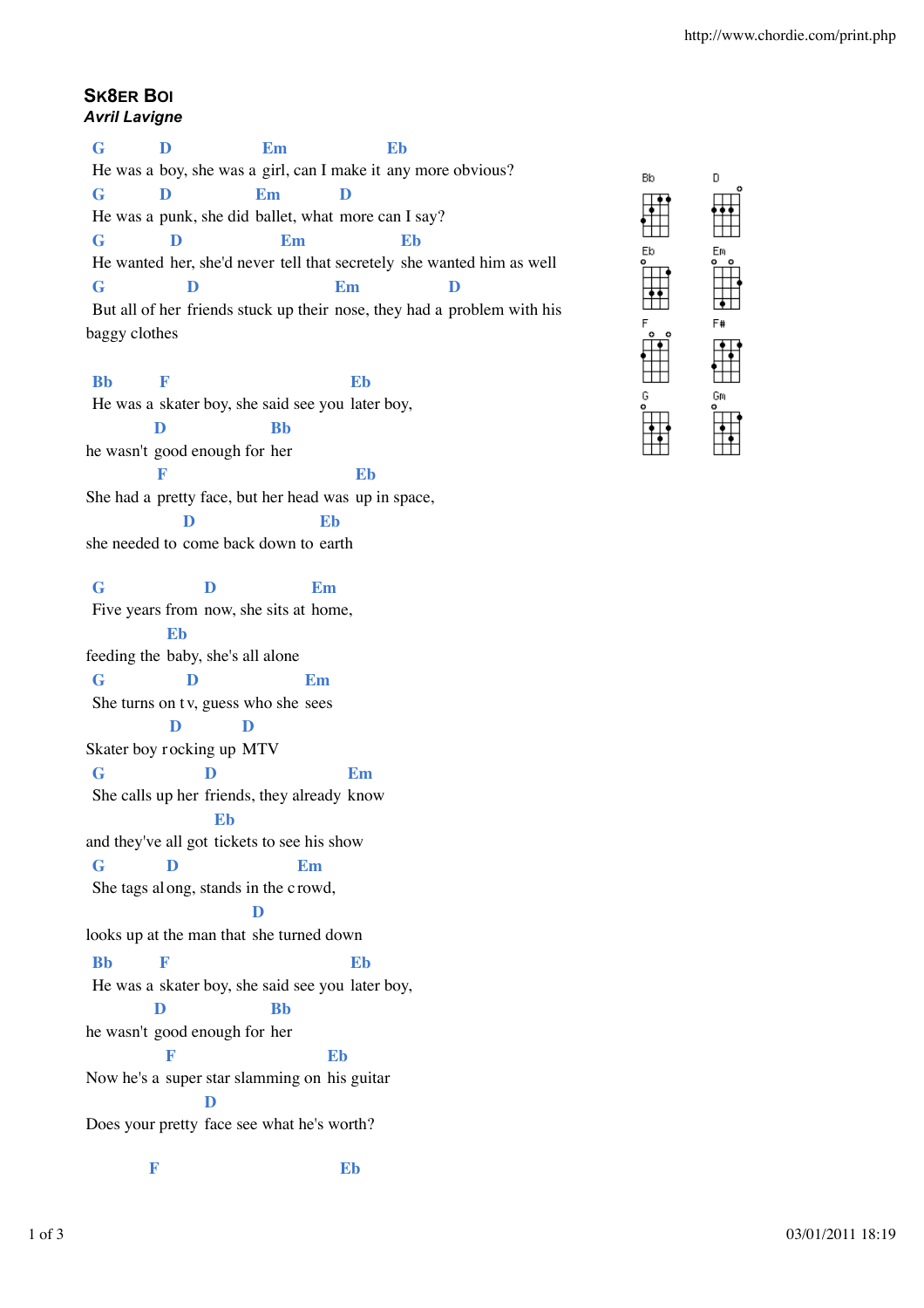He was a skater boy, she said see you later boy, **D Bb** he wasn't good enough for her **F Eb** Now he's a super star slamming on his guitar **D Eb** Does your pretty face see what he's worth? Chords with the Solo:  $F - C - Bb - Db(fast 3 times) - C$  --> F

**Bb - F - Eb - F# - D**

**Gm Bb** Sorry girl but you missed out, **F** Well tough luck that boy's mine now **Eb** We are more than just good friends **D Gm** This is how the story ends **Bb** Too bad that you couldn't see, **F** See the man that boy could be **Eb** There is more that meets the eye **D G** I see the soul that is inside **D Em** He's just a boy and Im just a girl **Eb**

Can I make it any more obvious? **G D Em D** We are in love, haven't you heard how we rock eachother's world?

**Bb F Eb** I'm with the skater boy, I said see you later boy **D Bb** I'll be back stage after the show **F Eb** I'll be at the studio, singing the song we wrote **D** About a girl you used to know

**Bb F Eb** I'm with the skater boy, I said see you later boy